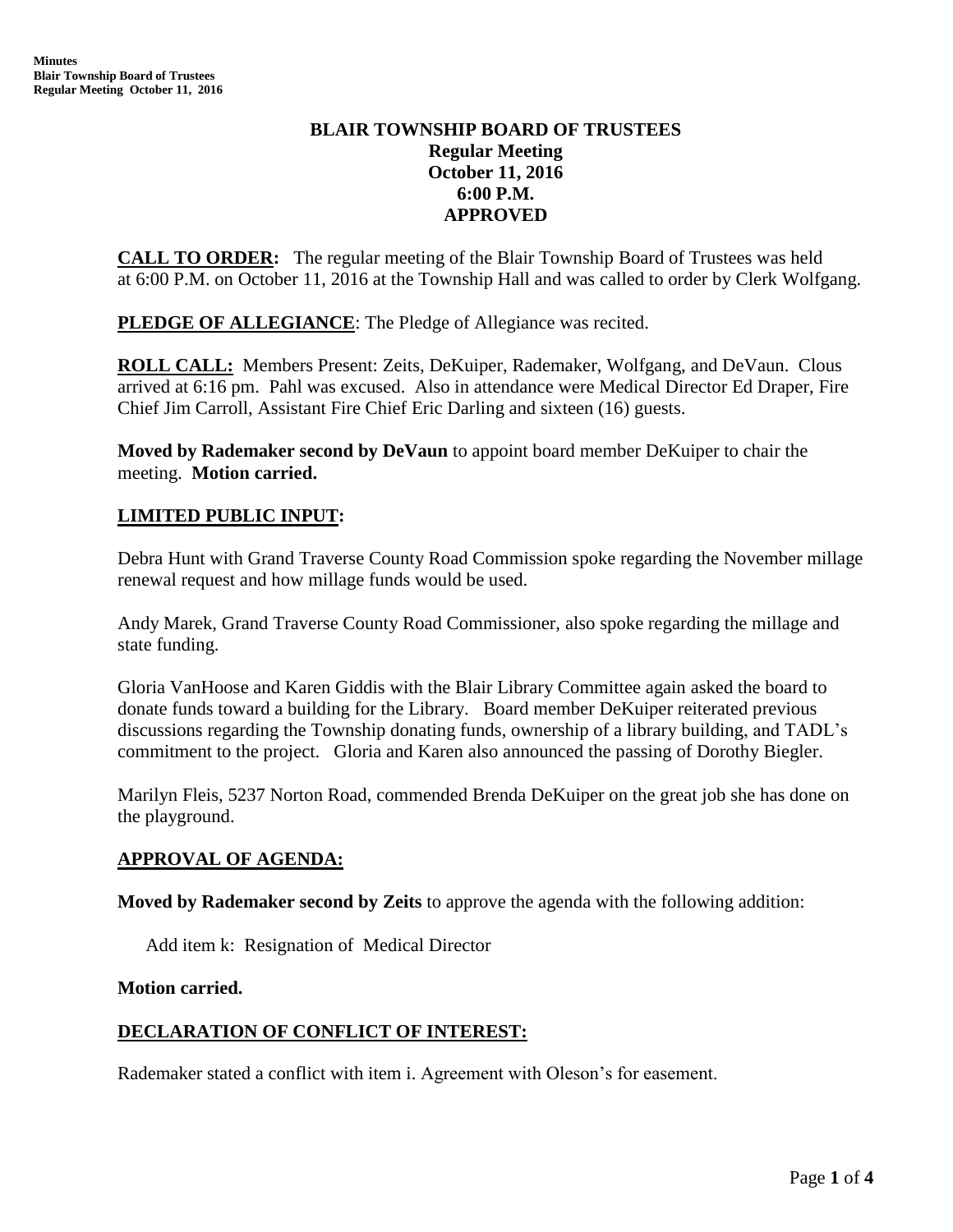## **PRESENTATIONS/SPECIAL REPORT:**

**County Commissioner's Report:** Alisa Kroupa spoke regarding meetings to discuss Easling Pool, the Historic Clock, and County Parks.

**Sheriff's Report:** Deputy Matt Karczewski stated that Township stats were not available, but gave the remainder of his report.

## **ANNOUNCEMENTS/CORRESPONDENCE**

There were none.

## **CONSENT CALENDAR**:

| <b>FUND</b>               | <b>CHECK NUMBERS</b> | <b>TOTALS</b>   | <b>REPORTS</b>             |
|---------------------------|----------------------|-----------------|----------------------------|
|                           |                      |                 |                            |
| General Fund              | #32470-#32523        | \$114,660.89    | <b>Assessing Report</b>    |
| Ambulance Fund            | #17648-#17704        | 95,052.59<br>S. | <b>EMS</b> Report          |
| Fire and Police Fund      | #10936-#10973        | 33,348.85<br>\$ | Fire Dept. Report          |
| Trust & Agency Fund       | #1904-#1905          | 1,152.00<br>\$  | Supervisor's Report        |
| Sewer Bill Fund           | #1791-#1803          | \$<br>8,301.12  | Treasurer's Report         |
| Sewer Assmt. Fund         | #1061                | \$296,032.50    | Water Dept. Report         |
| Water Assmt, Fund         | #1262                | 75,000.00<br>S. | <b>Zoning Report</b>       |
| Water Bill Fund           | #4886-#4919          | 53,200.34       | Minutes September 13, 2016 |
| <b>RD RRI Account</b>     | $# -0-$              | \$<br>$-0-$     | <b>Regular Meeting</b>     |
| <b>RD Debt Retirement</b> | $# -0-$              | \$<br>$-0-$     |                            |
| Milfoil Fund              | $# -0-$              | \$<br>$-0-$     |                            |

 **Moved by Clous second by Rademaker** to approve the Consent Calendar as presented. **Motion carried.**

#### **UNFINISHED BUSINESS**:

There was none.

#### **NEW BUSINESS:**

#### **a. Intercept Payments**

 Brenda Fate and Sue Boyko with Northflight Billing were in attendance to discuss payments owed to other municipalities per the Township's intercept agreements.

**Moved by Rademaker second by Zeits** to table this item until the next meeting. **Motion carried.**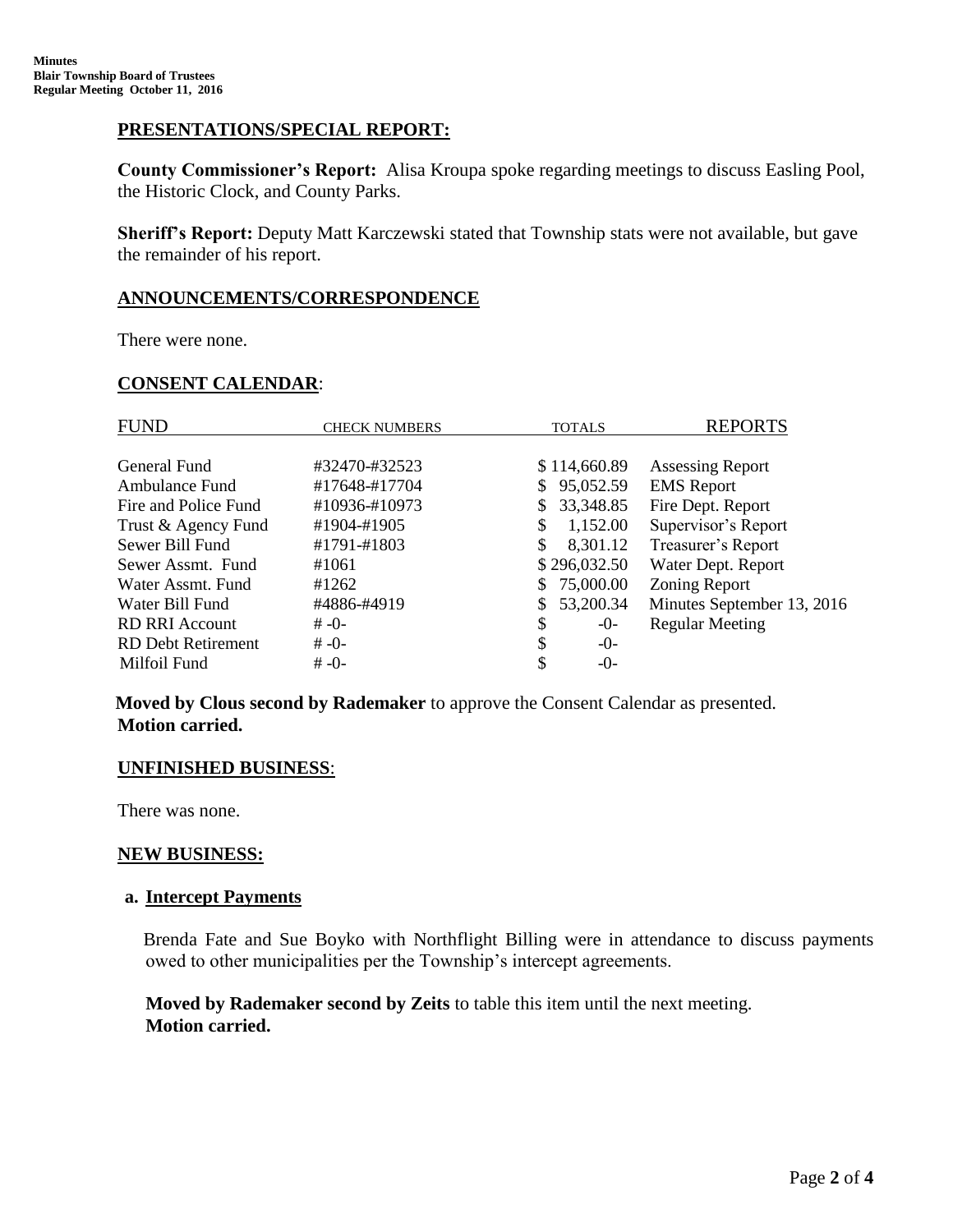## **b. Amendment to Water Ordinance Technical Specifications**

The following is the proposed addition:

*The Township engineer, as selected and approved by the Townboard, shall do all inspections for the installation and connection of all water and/or sewer mains which will become the property of Blair Township.* 

**Moved by DeVaun second by Clous** to approve the amendment to the Water Ordinance – Technical Specifications Section 1 General Requirements 1.02A as presented. **5 yes, 1 no** (Rademaker). **Motion carried.**

## **c. Payment for Quickbooks**

The Clerk reported that the cost of her Quickbooks has gone up to \$3,100.00. Quickbooks only will accept payment by credit card or bank transfer. The limit on the credit card is \$5,000.00 which may lead to the renewal being denied if the card is near it's limit. There was discussion regarding why the price of Quickbooks has increased, the Clerk will inquire about it and report back at the next meeting.

**Moved by Clous second by Zeits** to increase the credit card limit to \$7,500.00. **Yes:**  Rademaker, DeVaun, Wolfgang, Zeits, Clous, DeKuiper. **No:** None. **Motion carried.**

#### **d. Water/Sewer Surplus Items**

**Moved by DeKuiper second by Rademaker** to declare surplus, the 4 radio devices model-FGR-2-DE-U and add to the list of items to sell at auction. **Motion carried**.

## **e. EMS Budget Amendment**

**Moved by Rademaker second by Clous** to approve the budget amendment moving \$30,000.00 from EMS Contingency to Equipment. **Yes:** Rademaker, DeVaun, Wolfgang, Zeits, Clous, DeKuiper. **No:** None. **Motion carried.**

## **f. Cemetery Budget Amendment**

**Moved by DeVaun second by Rademaker** to approve the budget amendment moving \$3,000 from Contingency to Cemeteries Capital Outlay. **Yes**: Wolfgang, Zeits Clous, DeKuiper, Rademaker, DeVaun. **No:** None. **Motion carried.**

## **g. EMS and Fire Surplus Items**

**Moved by DeVaun second by Clous** to declare surplus, 18 Motorola Minitor V pagers, 3 Vertex and 17 Kenwood portable radios, and 3 Kenwood mobile radios, and add to the list of items to sell at auction. **Motion carried.**